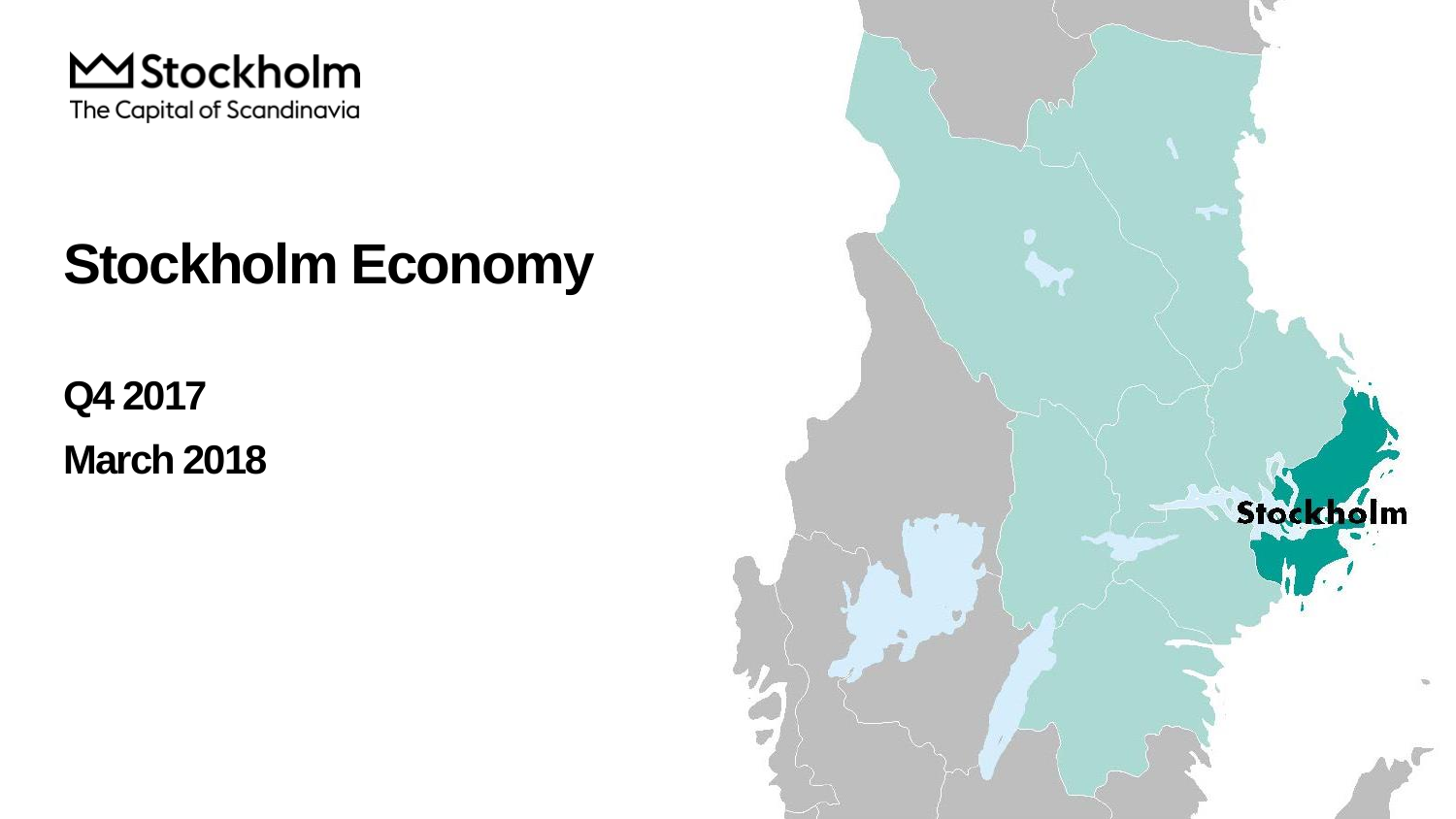MStockholm The Capital of Scandinavia

### **Stockholm Economy 2017 Q4**

#### **About the report**

The report is published each quarter by Stockholm Business Region. The report includes Stockholm County and the City of Stockholm.

Statistics used is collected from Statistics Sweden, The Labour Exchange and The Swedish Companies Registration Office.

The report can be downloaded from: [http://www.stockholmbusinessregion.se/en/facts--figures/#facts-about](http://www.stockholmbusinessregion.se/en/facts--figures/#facts-about-business)business

The Stockholm Region is defined as Stockholm County, Uppsala County, Södermanland County, Östergötland County, Örebro County, Västmanland County, Gävleborg County and Dalarna County. Individual county reports for the above mentioned can be found in Swedish here: <http://www.stockholmbusinessalliance.se/konjunkturrapporter/>

Questions can be addressed to Stefan Frid at Invest Stockholm. Publisher: Olle Zetterberg.

#### Mostly positive figures for Stockholm

The Stockholm economy continues to develop strongly which is shown by most indicators.

Aggregated gross pay data showed positive growth figures both for Stockholm County and the City of Stockholm compared to the same quarter in 2016. Information and communication, and construction where the driving forces behind this development. The number of newly registered businesses decreased somewhat while the number of company bankruptcies decreased in the county but increased somewhat in the City of Stockholm, in comparison to the corresponding quarter of 2016.

The labour market in Stockholm continues its strong development, except for a decreasring number of listed positions and an unchanged unemployment rate*.* During the last four quarters the number of persons employed increased by 24 400. Further the number of persons given notice decreased substantially in both the county and the city. However, the number of listed positions decreased and at a higher rate than in the rest of the country.

The number of residents in the county and the city increased by 39 100 and 14 100 respectively during the last four quarters, representing increases by 1,7 percent and 1,5 percent. The number of housing projects started increased in both the county and the city in comparison to the same quarter last year. During the last four quarters construction increased in both the Stockholm County and the City of Stockholm.

Olle Zetterberg CEO Stockholm Business Region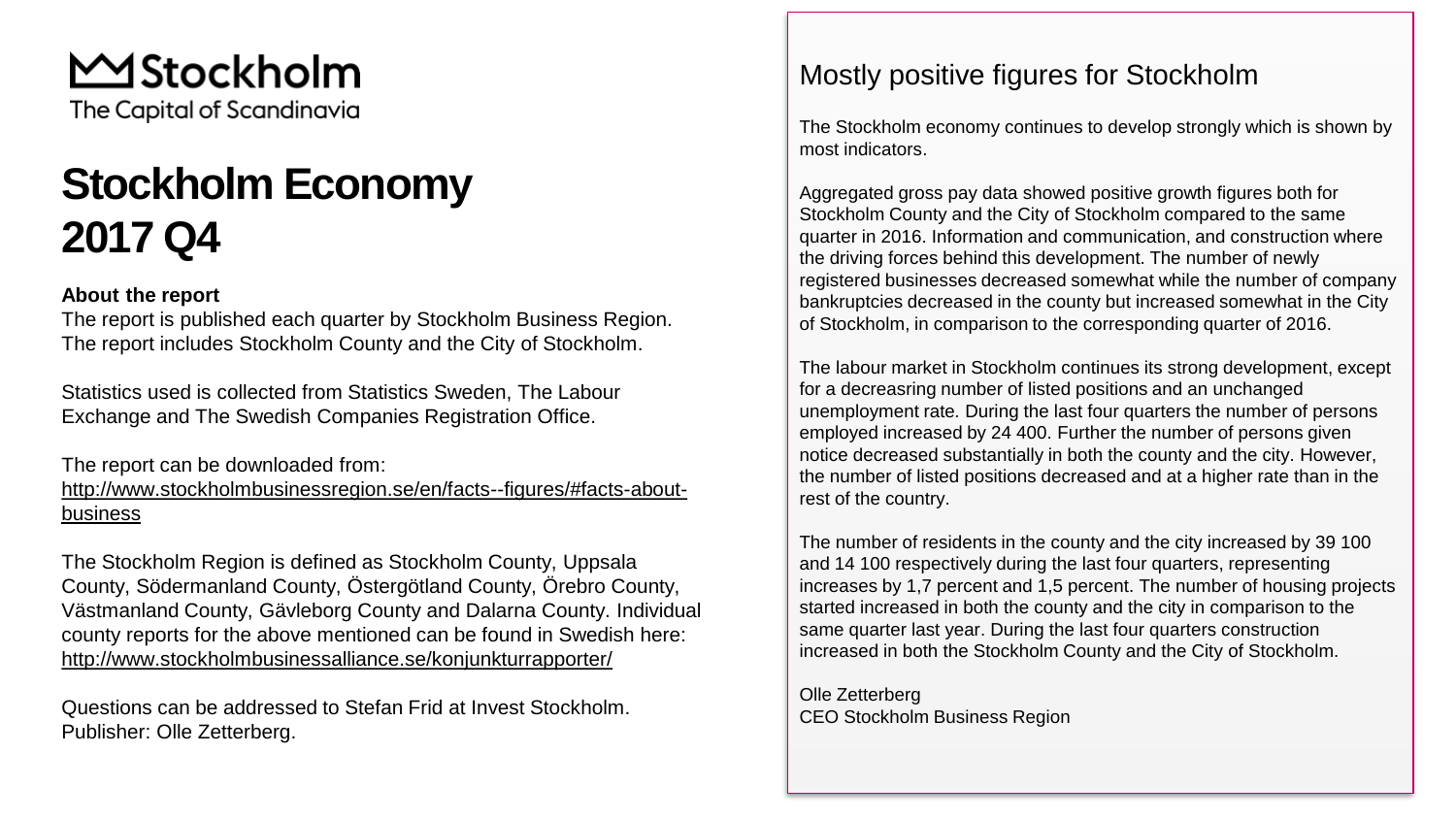

# **Economic growth, private sector**

 $Index 100 = 2005 Q1$ 

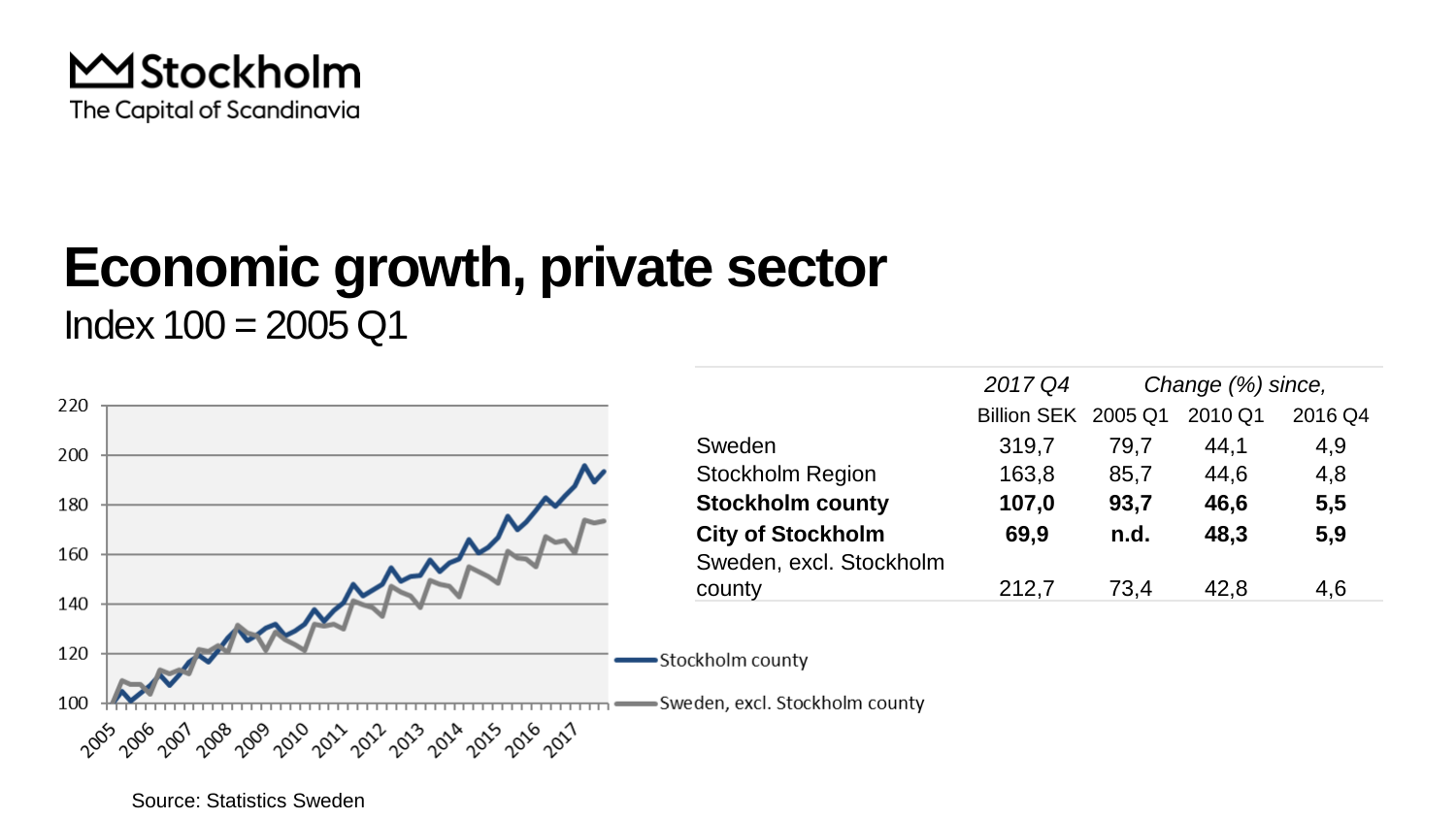#### **MStockholm Economic growth, 2017 Q4** The Capital of Scandinavia

|                                              |                    | <b>Stockholm county</b> |         |         | <b>City of Stockholm</b> |         |         |         |
|----------------------------------------------|--------------------|-------------------------|---------|---------|--------------------------|---------|---------|---------|
|                                              | Growth (%) since,  |                         |         |         | Growth (%) since,        |         |         |         |
|                                              | <b>Billion SEK</b> | 2009 Q1                 | 2010 Q1 | 2016 Q4 | <b>Billion SEK</b>       | 2009 Q1 | 2010 Q1 | 2016 Q4 |
| Total                                        | 130,1              | 46,8                    | 45,0    | 5,3     | 81,1                     | 48,1    | 45,9    | 5,7     |
| Agriculture, forestry & fishing              | 0,2                | 59,3                    | 40,7    | 2,0     | 0,0                      | 118,3   | 43,3    | $-4,1$  |
| Manufacturing, mining, quarrying & utilities | 7,6                | $-6,8$                  | $-3,3$  | $-13,4$ | 2,8                      | $-26,4$ | $-26,2$ | $-34,1$ |
| Energy & Environment                         | 1,2                | 47,8                    | 46,0    | 3,8     | 0,5                      | $-12,6$ | $-1,8$  | 0,0     |
| Construction                                 | 8,5                | 93,3                    | 87,3    | 10,2    | 4,2                      | 117,1   | 136,2   | 10,2    |
| Trade                                        | 16,4               | 38,4                    | 32,4    | 3,6     | 9,3                      | 42,9    | 34,5    | 3,2     |
| Transport                                    | 5,6                | 29,6                    | 25,3    | 3,8     | 2,5                      | 26,9    | 20,0    | 2,6     |
| Accommodation & food services                | 3,8                | 103,9                   | 89,6    | 4,5     | 2,8                      | 105,8   | 93,4    | 6,0     |
| Information & communication                  | 14,6               | 56,1                    | 61,4    | 18,8    | 12,2                     | 66,1    | 72,4    | 25,2    |
| Financial & insurance                        | 8,7                | 8,5                     | 10,6    | 6,3     | 6,9                      | 5,1     | 7,4     | 7,4     |
| <b>Real Estate</b>                           | 2,4                | 76,3                    | 70,3    | 6,2     | 1,7                      | 72,3    | 68,6    | 6,3     |
| <b>Business services</b>                     | 22,0               | 73,9                    | 73,4    | 7,0     | 17,2                     | 72,8    | 72,7    | 6,6     |
| Public administration                        | 0,1                | 34,4                    | 21,7    | $-8,8$  | 0,1                      | 30,0    | 22,1    | 0,1     |
| Education                                    | 3,1                | 80,8                    | 71,8    | 5,5     | 1,8                      | 84,7    | 76,6    | 6,1     |
| Health                                       | 8,1                | 87,7                    | 68,2    | 3,3     | 4,5                      | 80,3    | 58,6    | 1,2     |
| Personal & cultural services                 | 4,4                | 60,9                    | 53,9    | 4,4     | 3,3                      | 59,9    | 52,1    | 5,4     |
| Unspecified                                  | 0,3                | 25,2                    | 48,7    | $-14,3$ | 0,1                      | 67,3    | 33,1    | 8,5     |
| <b>Private sector</b>                        | 107,0              | 48,6                    | 46,6    | 5,5     | 69,9                     | 49,9    | 48,3    | 5,9     |
| State                                        | 9,0                | 44,0                    | 40,4    | 4,6     | 6,3                      | 39,3    | 34,1    | 4,8     |
| Municipal                                    | 10,7               | 38,5                    | 36,6    | 4,3     | 4,0                      | 35,4    | 32,5    | 4,5     |
| County council                               | 3,4                | 29,6                    | 36,6    | 3,9     | 0,9                      | 37,7    | 25,3    | 4,1     |
| <b>Public sector</b>                         | 23,1               | 39,2                    | 38,0    | 4,4     | 11,2                     | 37,8    | 32,8    | 4,7     |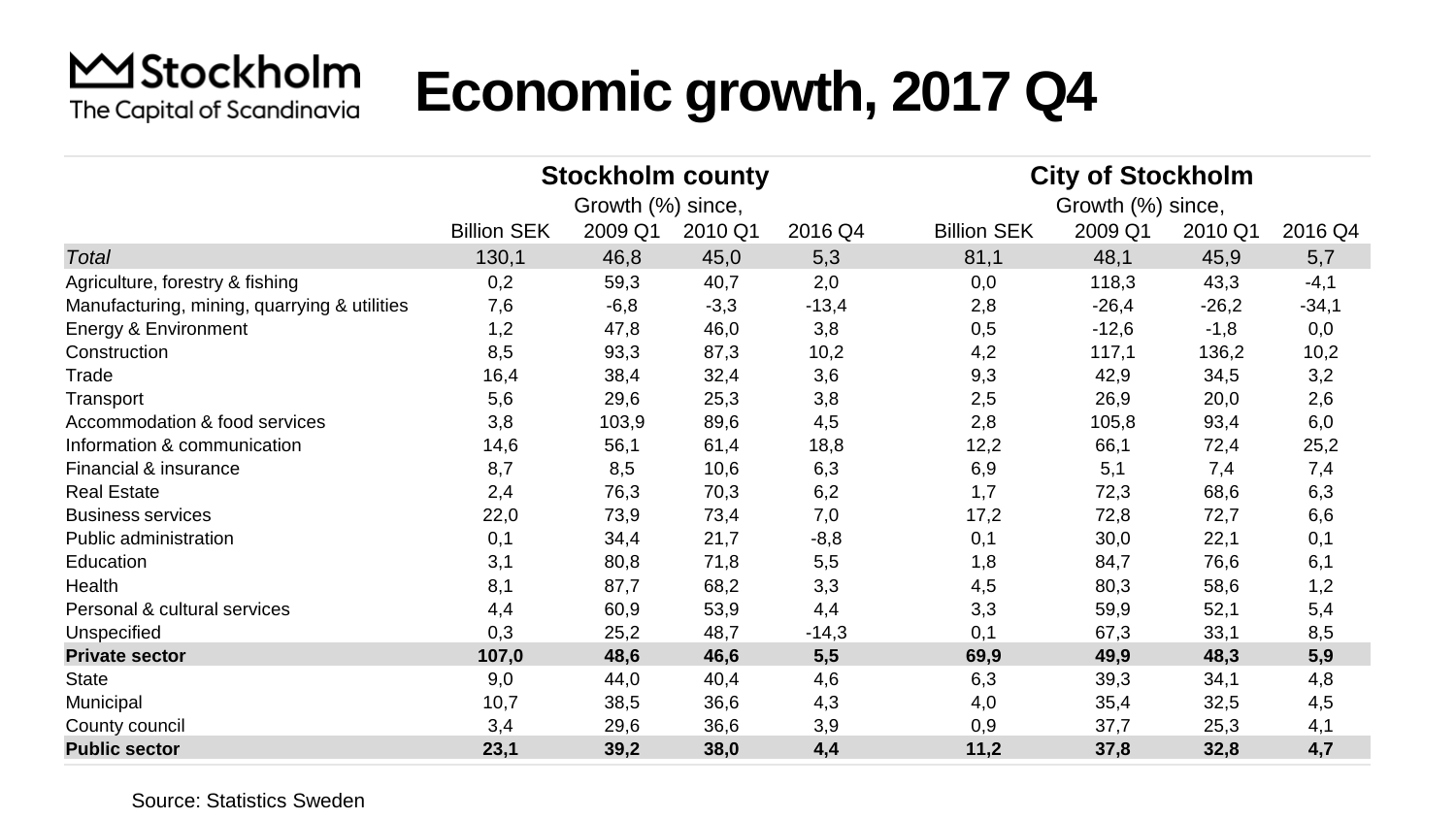

## **The number of newly registered businesses**



Source: The Swedish Companies Registration Office.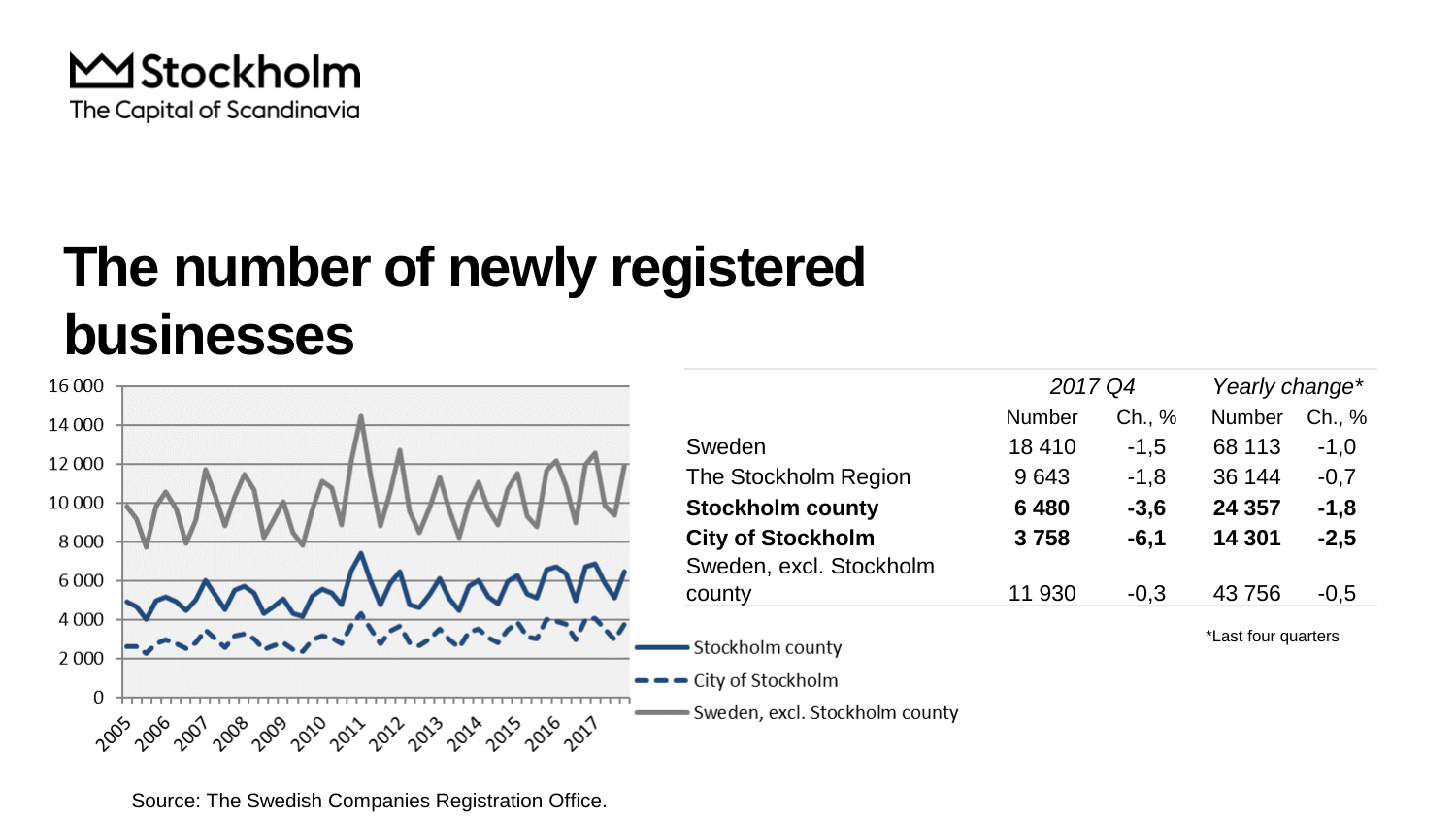

### **Company bankruptcies**

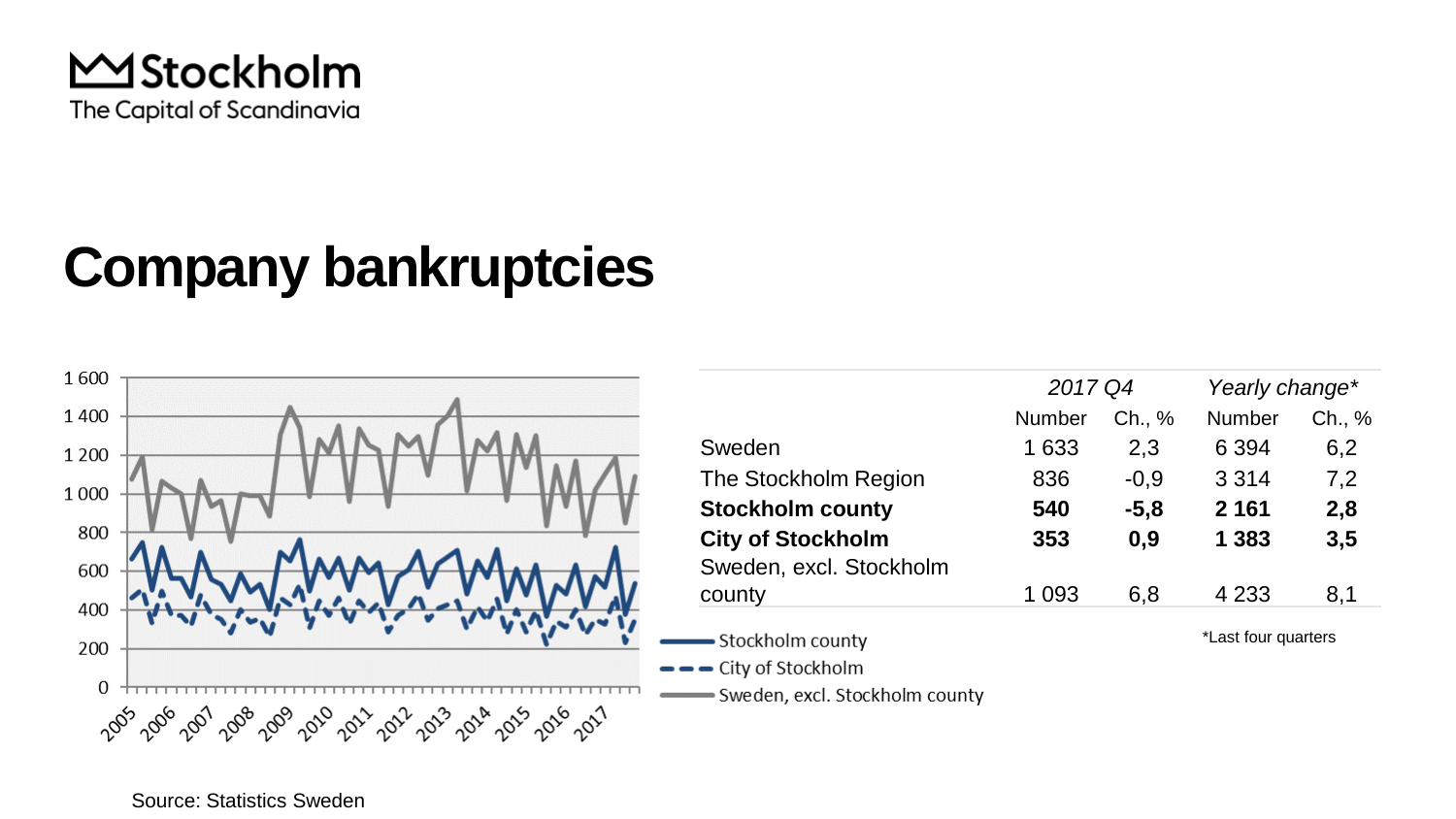

### **Employment**  $Index 100 = 2008 Q1$

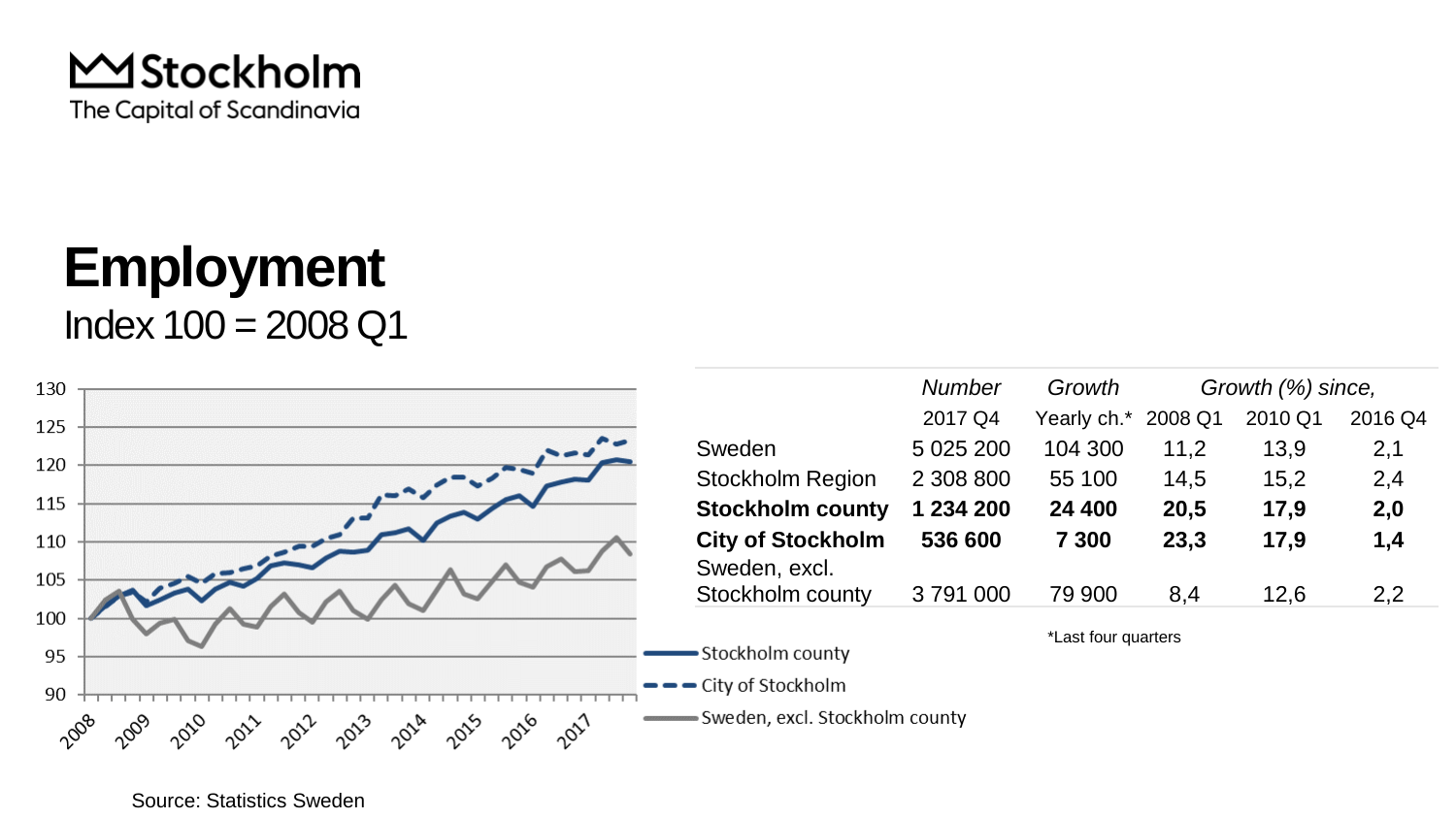#### **MStockholm The number of employed people** The Capital of Scandinavia **in Stockholm County**

|                                                                        | ⋍             |             |                   |         |         |  |  |  |  |
|------------------------------------------------------------------------|---------------|-------------|-------------------|---------|---------|--|--|--|--|
|                                                                        | <b>Number</b> | Growth      | Growth (%) since, |         |         |  |  |  |  |
|                                                                        | 2017 Q4       | Yearly ch.* | 2008 Q1           | 2010 Q1 | 2016 Q4 |  |  |  |  |
| <b>Total</b>                                                           | 1 234 200     | 24 400      | 20,5              | 17,9    | 2,0     |  |  |  |  |
| Agriculture, forestry & fishing                                        | n.d.          | n.d.        | n.d.              | n.d.    | n.d.    |  |  |  |  |
| Manufacturing, mining, quarrying & utilities                           | 65 500        | 6 3 0 0     | 12,5              | 12,2    | 10,6    |  |  |  |  |
| Manufacturing of workshop products                                     | 29 000        | 1 600       | 1,4               | $-3,3$  | 5,8     |  |  |  |  |
| Construction                                                           | 66 500        | $-2500$     | 10,8              | 17,1    | $-3,6$  |  |  |  |  |
| Trade                                                                  | 150 600       | 10800       | 12,1              | 18,4    | 7,7     |  |  |  |  |
| Transport                                                              | 55 400        | $-4500$     | 4,3               | 1,7     | $-7,5$  |  |  |  |  |
| Accommodation & food services                                          | 51 400        | 1800        | 43,6              | 38,5    | 3,6     |  |  |  |  |
| Information & communication<br>Arts, entertainment, recreation & other | 105 900       | 9 3 0 0     | 38,6              | 33,7    | 9,6     |  |  |  |  |
| services                                                               | 73 700        | 2700        | 17,9              | 15,2    | 3,8     |  |  |  |  |
| Financial & insurance                                                  | 296 300       | $-9800$     | 22,9              | 15,3    | $-3,2$  |  |  |  |  |
| Public administration                                                  | 93 400        | 13 500      | 43,9              | 30,6    | 16,9    |  |  |  |  |
| Education                                                              | 129 000       | 3800        | 22,9              | 17,0    | 3,0     |  |  |  |  |
| Health                                                                 | 140 400       | $-5000$     | 13,1              | 14,3    | $-3,4$  |  |  |  |  |
| Unspecified                                                            | n.d.          | n.d.        | n.d.              | n.d.    | n.d.    |  |  |  |  |
| <b>Employed in Sweden</b>                                              | 1 230 700     | 24 600      | 20,6              | 17,9    | 2,0     |  |  |  |  |
| Employed abroad                                                        | 3500          | $-100$      | 2,9               | $-5,4$  | $-2,8$  |  |  |  |  |

Source: Statistics Sweden

\*Last four quarters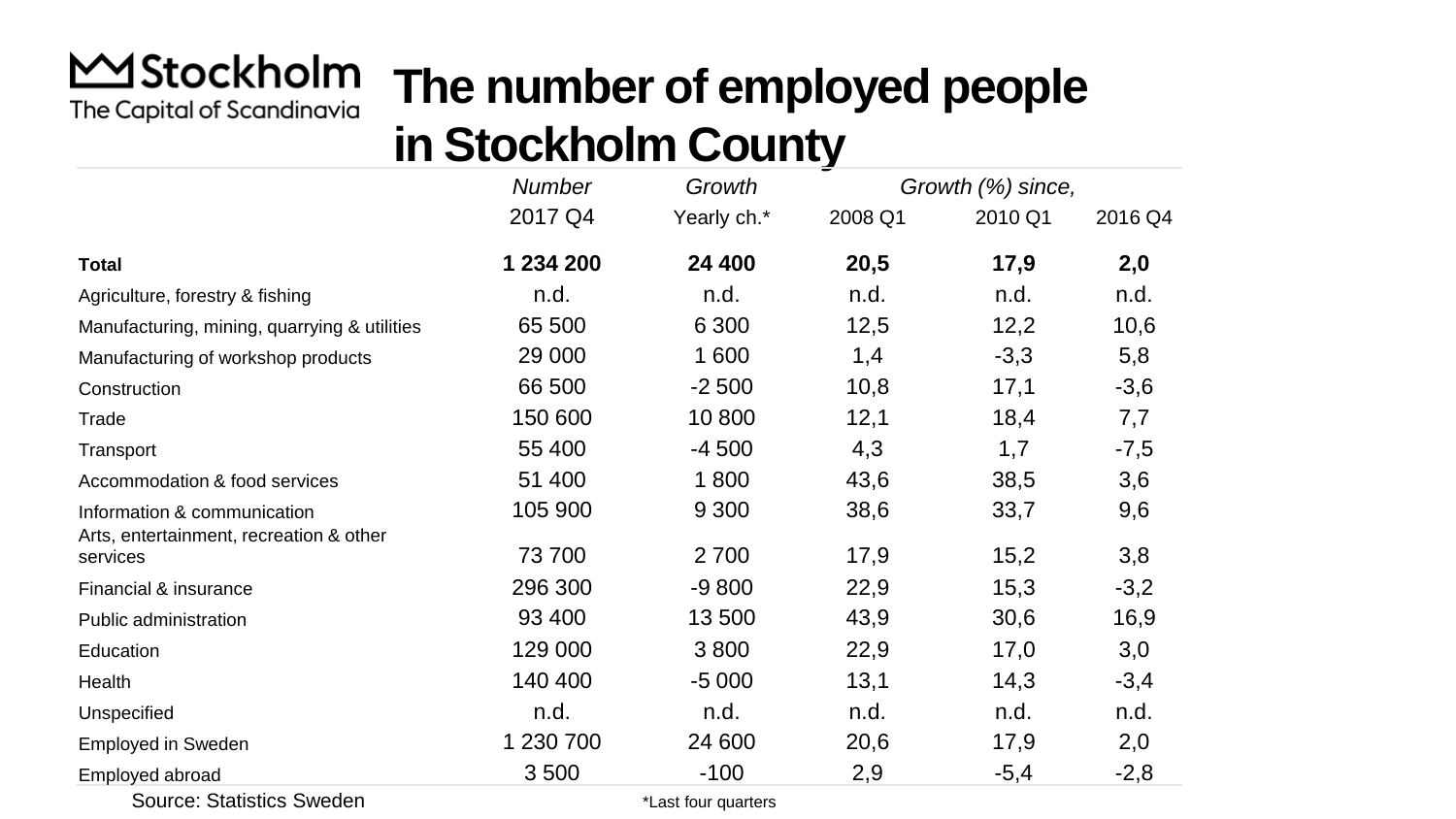

## **Number of recently listed positions**

 $Index 100 = 2005 Q1$ 



Source: The Labor Exchange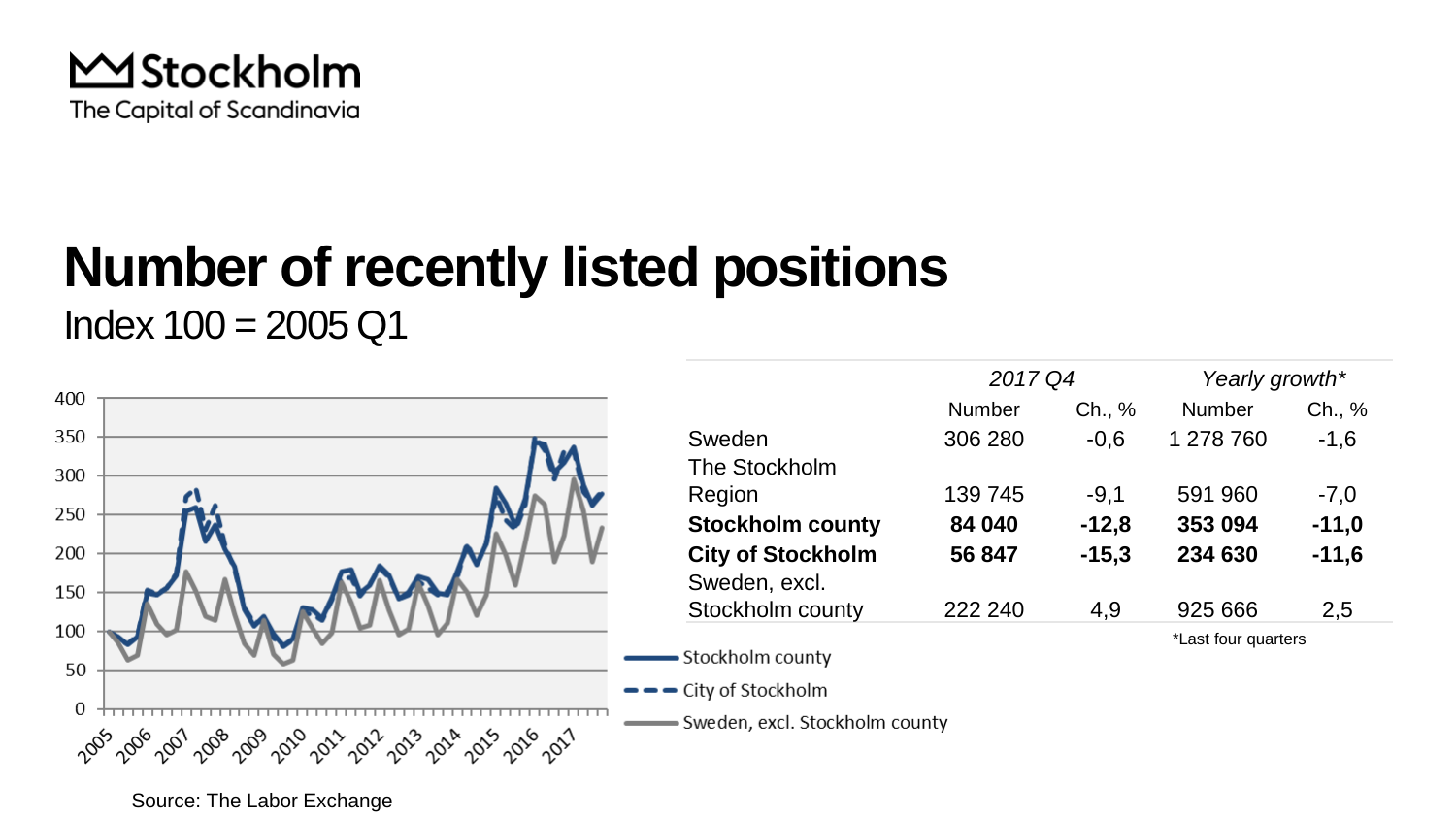

### **The number of people given notice**  $Index 100 = 2006 Q1$



Source: The Labor Exchange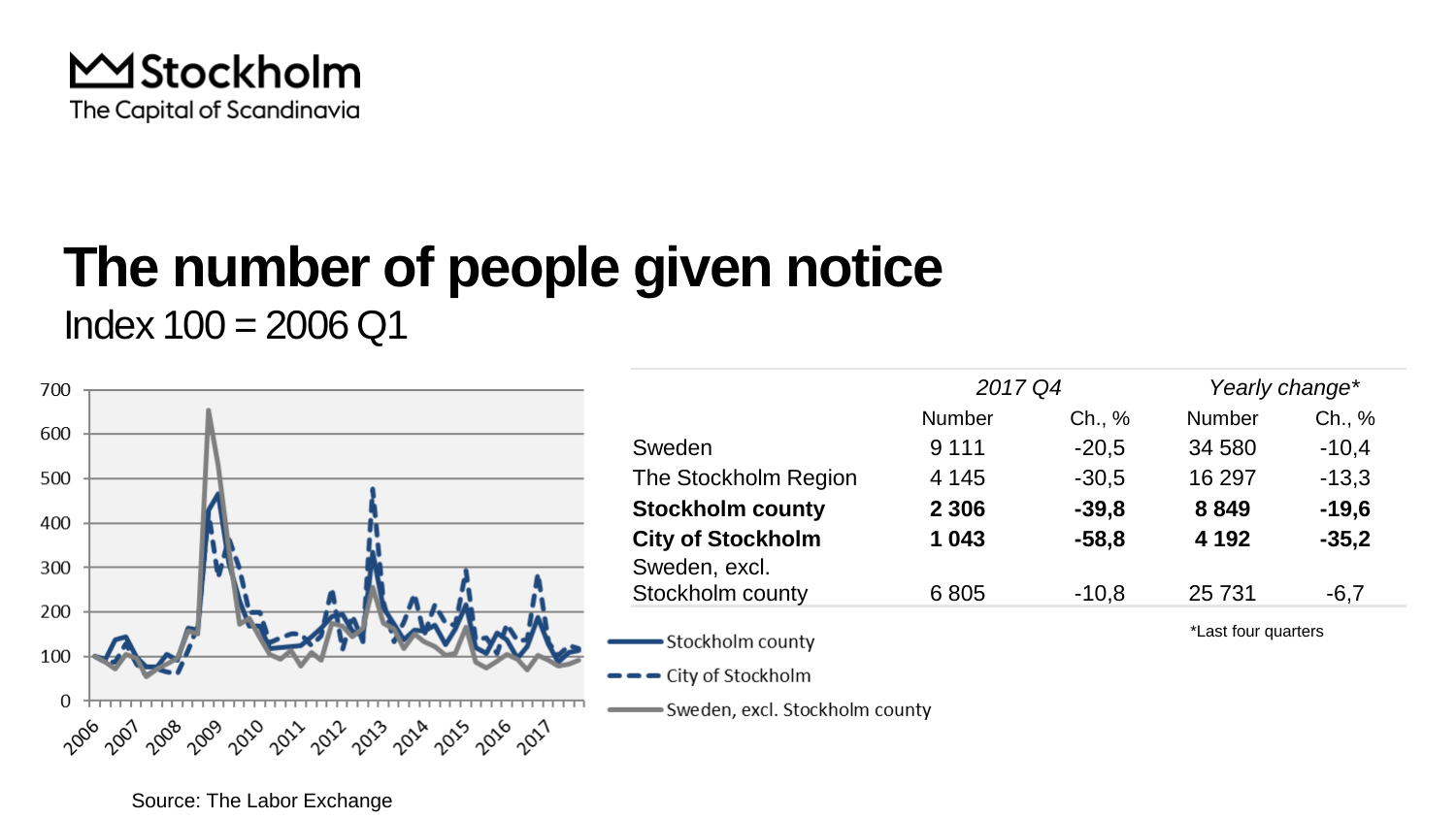

## **Unemployment in relation to the population (%), 15-74 years**

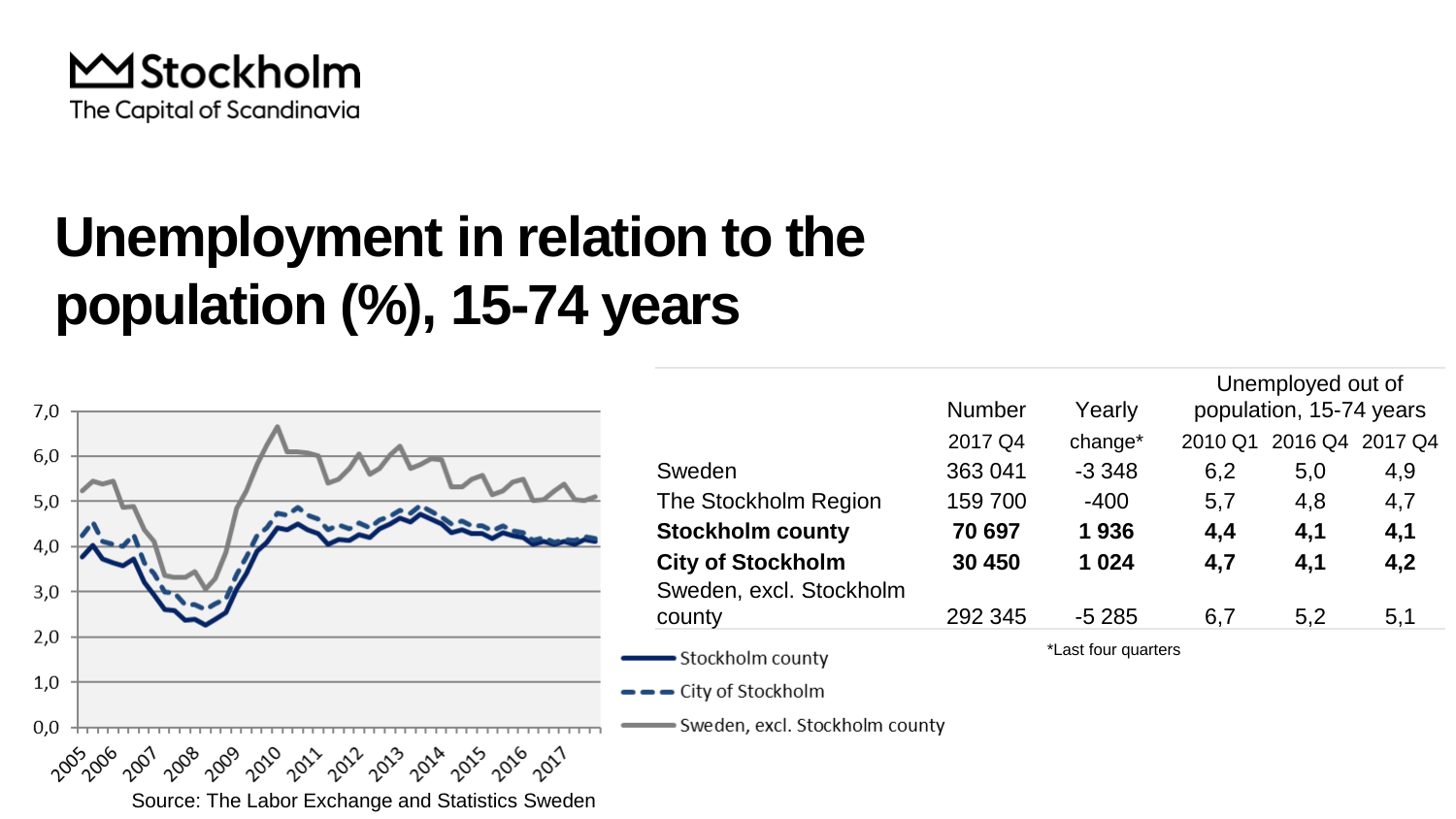

### **Population**  $Index 100 = 2005 Q1$

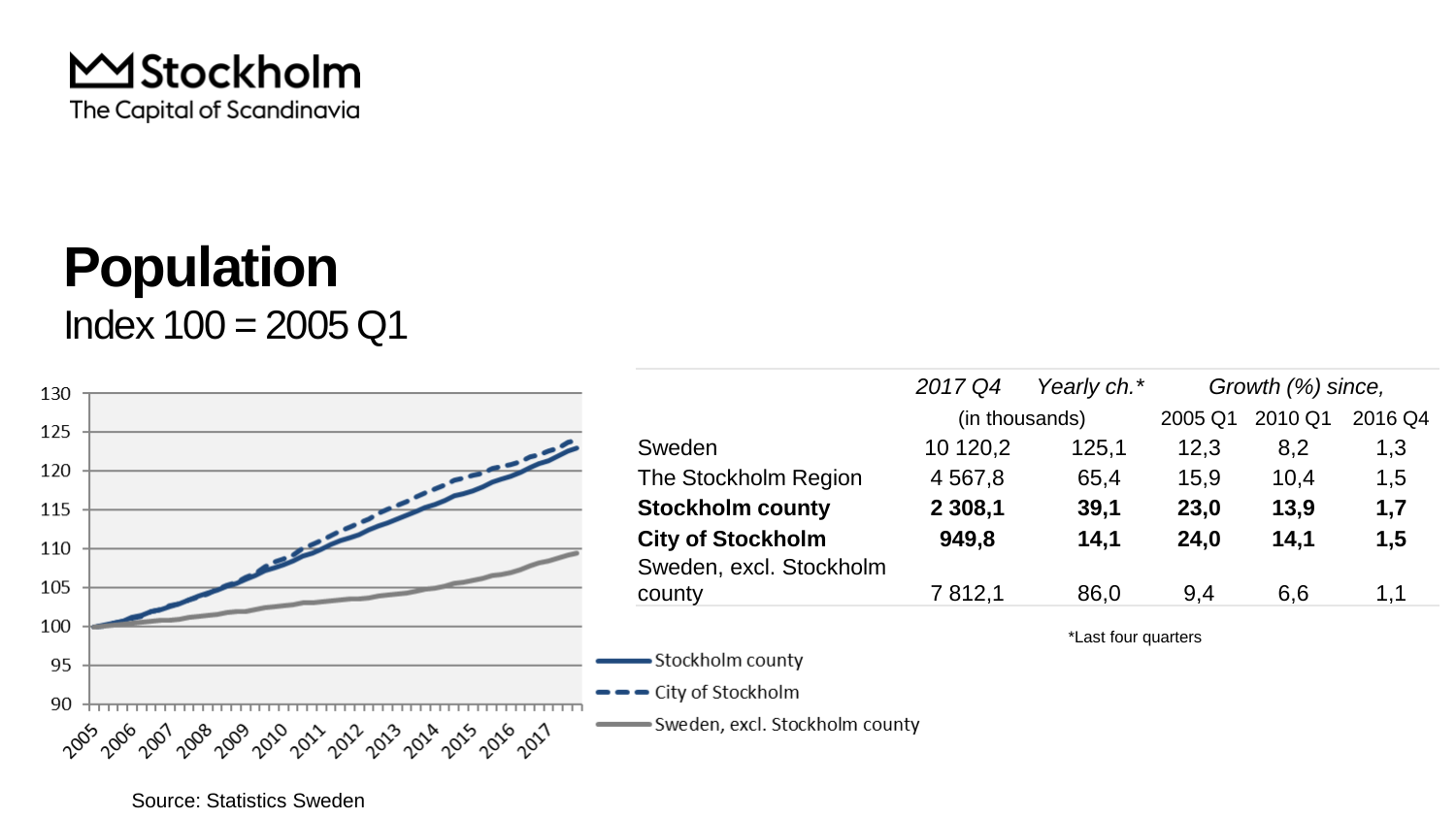

## **Number of housing projects started**

 $Index 100 = 2005 Q1$ 

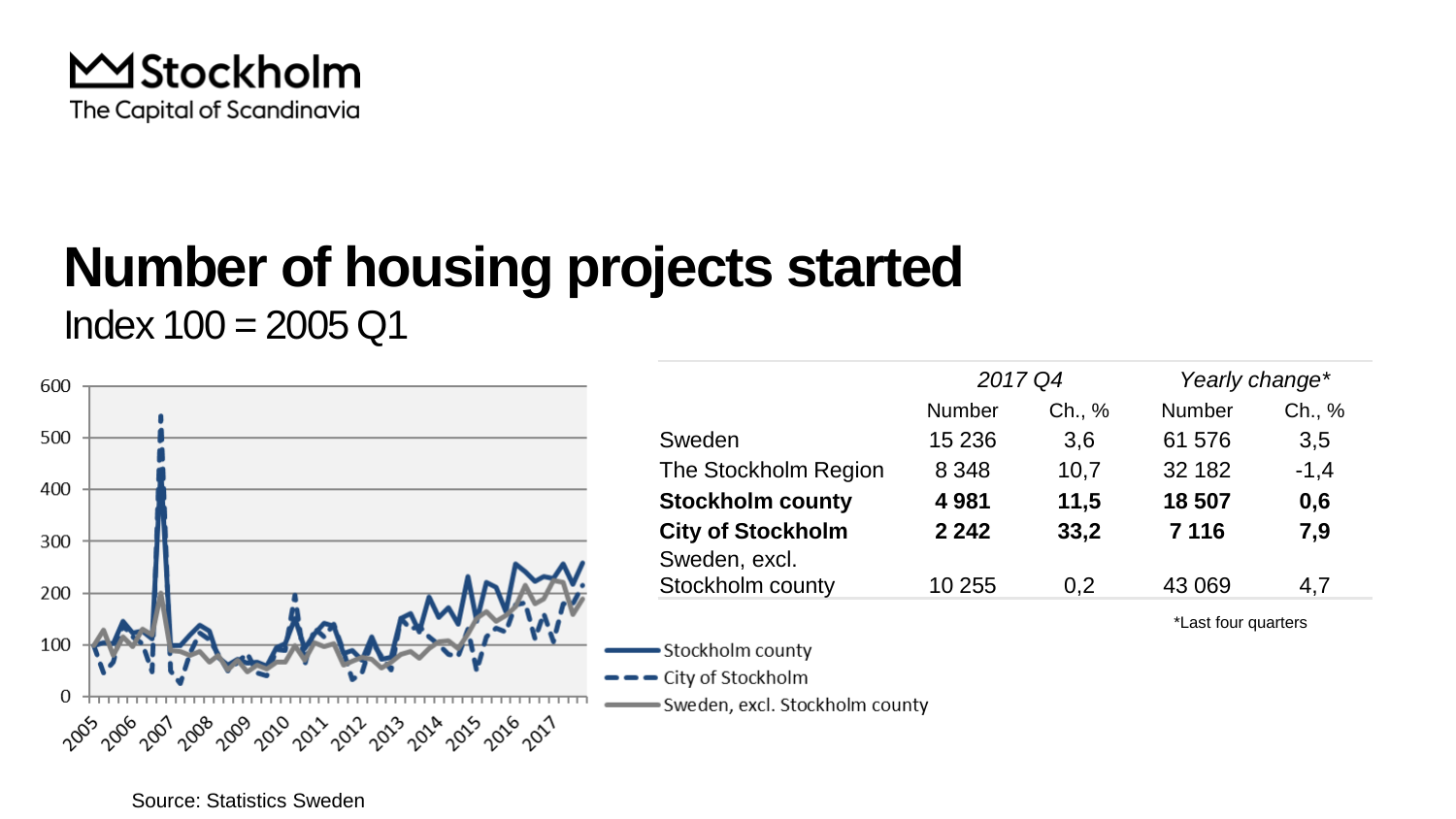

### **Commercial Accommodations**

Index  $100 = 2008$  Q4 (Q4, 2008 - 2017)



Source: Statistics Sweden and Swedish Agency for Economic and Regional Growth